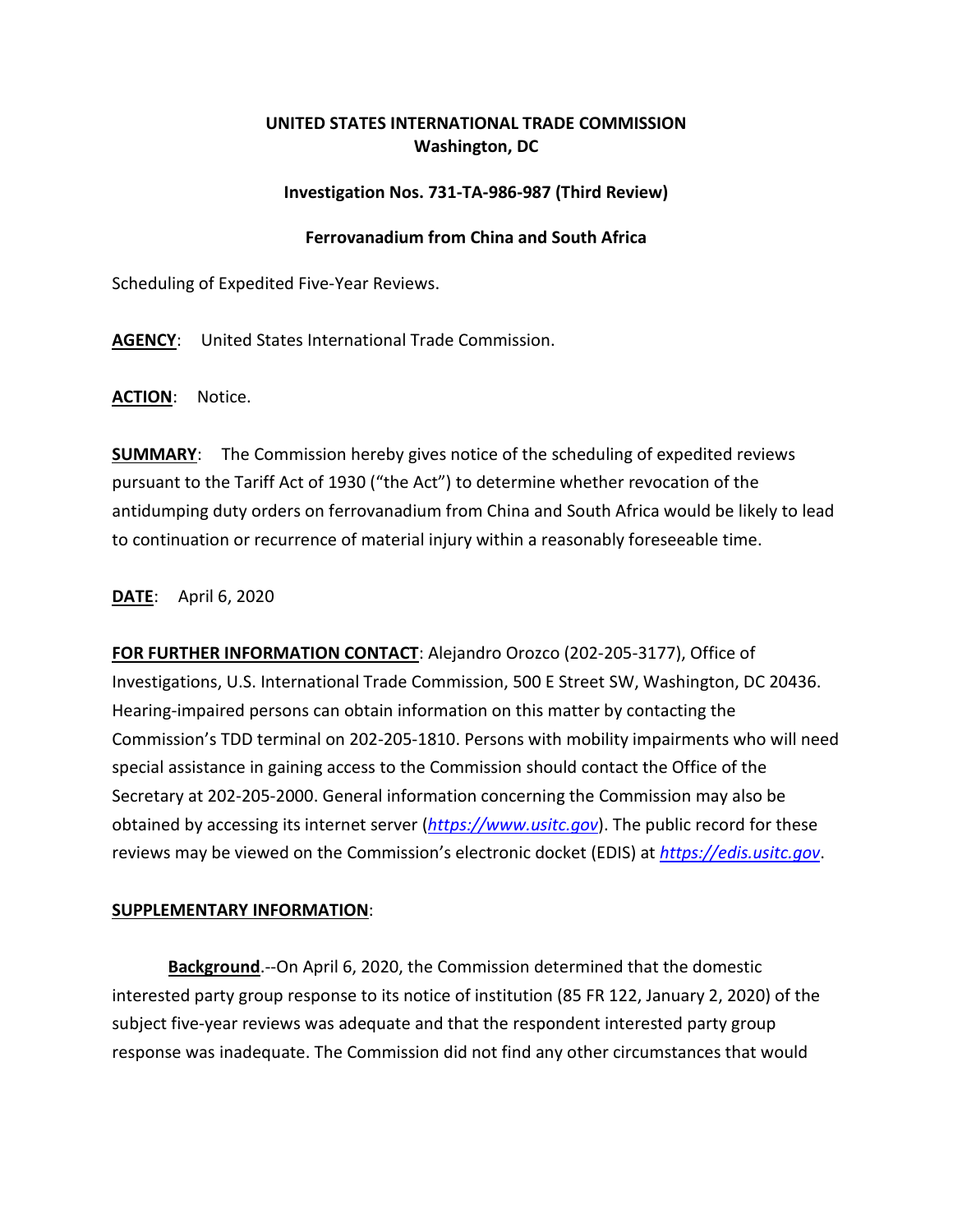warrant conducting full reviews. $1$  Accordingly, the Commission determined that it would conduct expedited reviews pursuant to section 751(c)(3) of the Tariff Act of 1930 (19 U.S.C. 1675(c)(3)).

For further information concerning the conduct of these reviews and rules of general application, consult the Commission's Rules of Practice and Procedure, part 201, subparts A and B (19 CFR part 201), and part 207, subparts A, D, E, and F (19 CFR part 207).

Please note the Secretary's Office will accept only electronic filings at this time. Filings must be made through the Commission's Electronic Document Information System (EDIS, [https://edis.usitc.gov\)](https://edis.usitc.gov/). No in-person paper-based filings or paper copies of any electronic filings will be accepted until further notice.

**Staff report**.--A staff report containing information concerning the subject matter of these reviews will be placed in the nonpublic record on July 13, 2020, and made available to persons on the Administrative Protective Order service list for these reviews. A public version will be issued thereafter, pursuant to section 207.62(d)(4) of the Commission's rules.

**Written submissions**.--As provided in section 207.62(d) of the Commission's rules, interested parties that are parties to these reviews and that have provided individually adequate responses to the notice of institution, $<sup>2</sup>$  $<sup>2</sup>$  $<sup>2</sup>$  and any party other than an interested party</sup> to these reviews may file written comments with the Secretary on what determinations the Commission should reach in these reviews. Comments are due on or before July 20, 2020 and may not contain new factual information. Any person that is neither a party to the five-year reviews nor an interested party may submit a brief written statement (which shall not contain any new factual information) pertinent to these reviews by July 20, 2020. However, should the Department of Commerce ("Commerce") extend the time limit for its completion of the final results of its reviews, the deadline for comments (which may not contain new factual information) on Commerce's final results is three business days after the issuance of Commerce's results. If comments contain business proprietary information (BPI), they must conform with the requirements of sections 201.6, 207.3, and 207.7 of the Commission's rules.

<span id="page-1-0"></span> $1$  A record of the Commissioners' votes, the Commission's statement on adequacy, and any individual Commissioner's statements will be available from the Office of the Secretary and at the Commission's website.

<span id="page-1-1"></span> $2$  The Commission has found the response submitted on behalf of the Vanadium Producers and Reclaimers Association to be individually adequate. Comments from other interested parties will not be accepted (*see* 19 CFR 207.62(d)(2)).